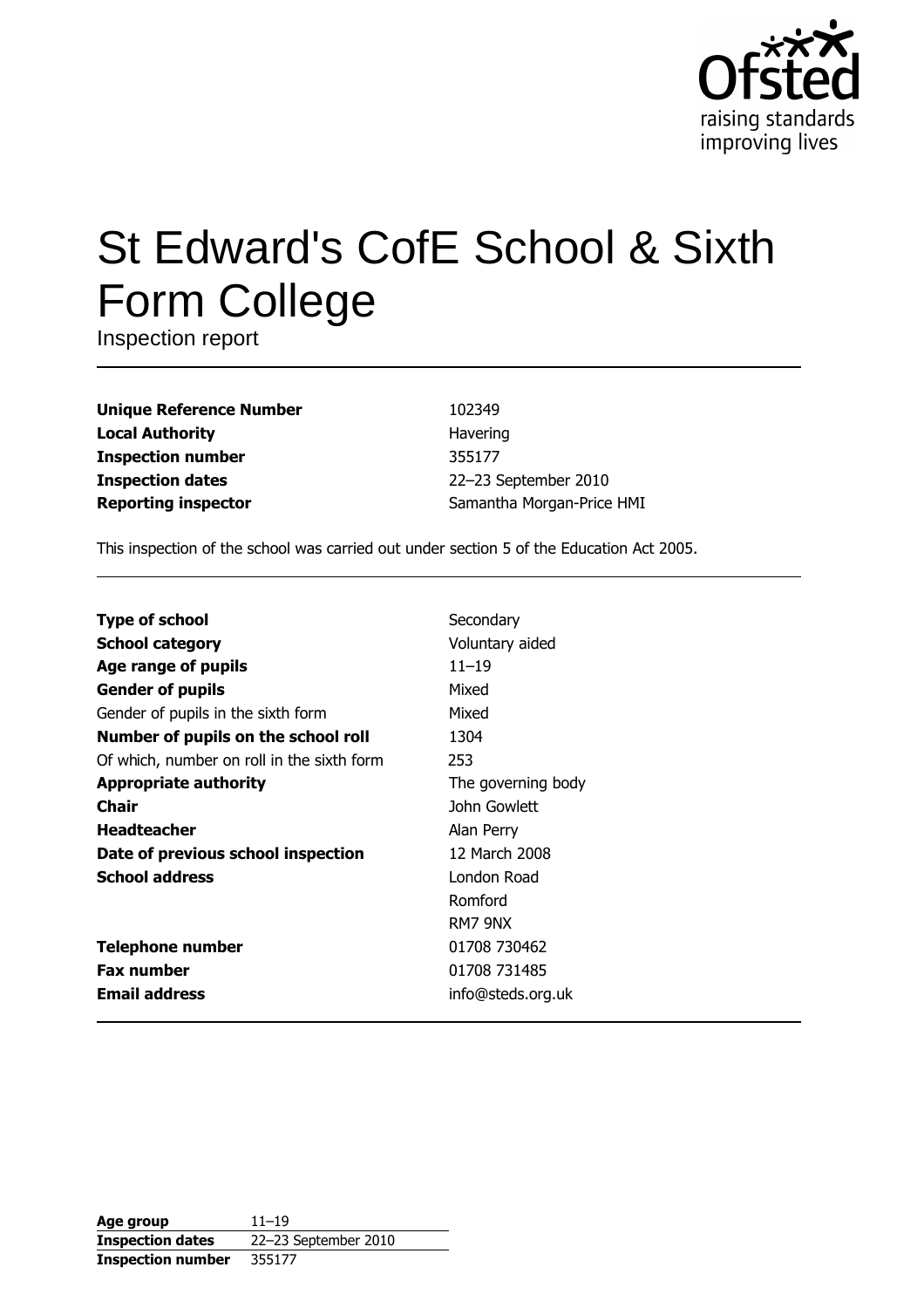The Office for Standards in Education, Children's Services and Skills (Ofsted) regulates and inspects to achieve excellence in the care of children and young people, and in education and skills for learners of all ages. It regulates and inspects childcare and children's social care, and inspects the Children and Family Court Advisory Support Service (Cafcass), schools, colleges, initial teacher training, work-based learning and skills training, adult and community learning, and education and training in prisons and other secure establishments. It assesses council children's services, and inspects services for looked after children, safeguarding and child protection.

Further copies of this report are obtainable from the school. Under the Education Act 2005, the school must provide a copy of this report free of charge to certain categories of people. A charge not exceeding the full cost of reproduction may be made for any other copies supplied.

If you would like a copy of this document in a different format, such as large print or Braille, please telephone 0300 1234 234, or email enquiries@ofsted.gov.uk.

You may copy all or parts of this document for non-commercial educational purposes, as long as you give details of the source and date of publication and do not alter the documentation in any way.

To receive regular email alerts about new publications, including survey reports and school inspection reports, please visit our website and go to 'Subscribe'.

Royal Exchange Buildings St Ann's Square Manchester **M2 7I A** T: 0300 1234 234 Textphone: 0161 618 8524 E: enquiries@ofsted.gov.uk W: www.ofsted.gov.uk © Crown copyright 2010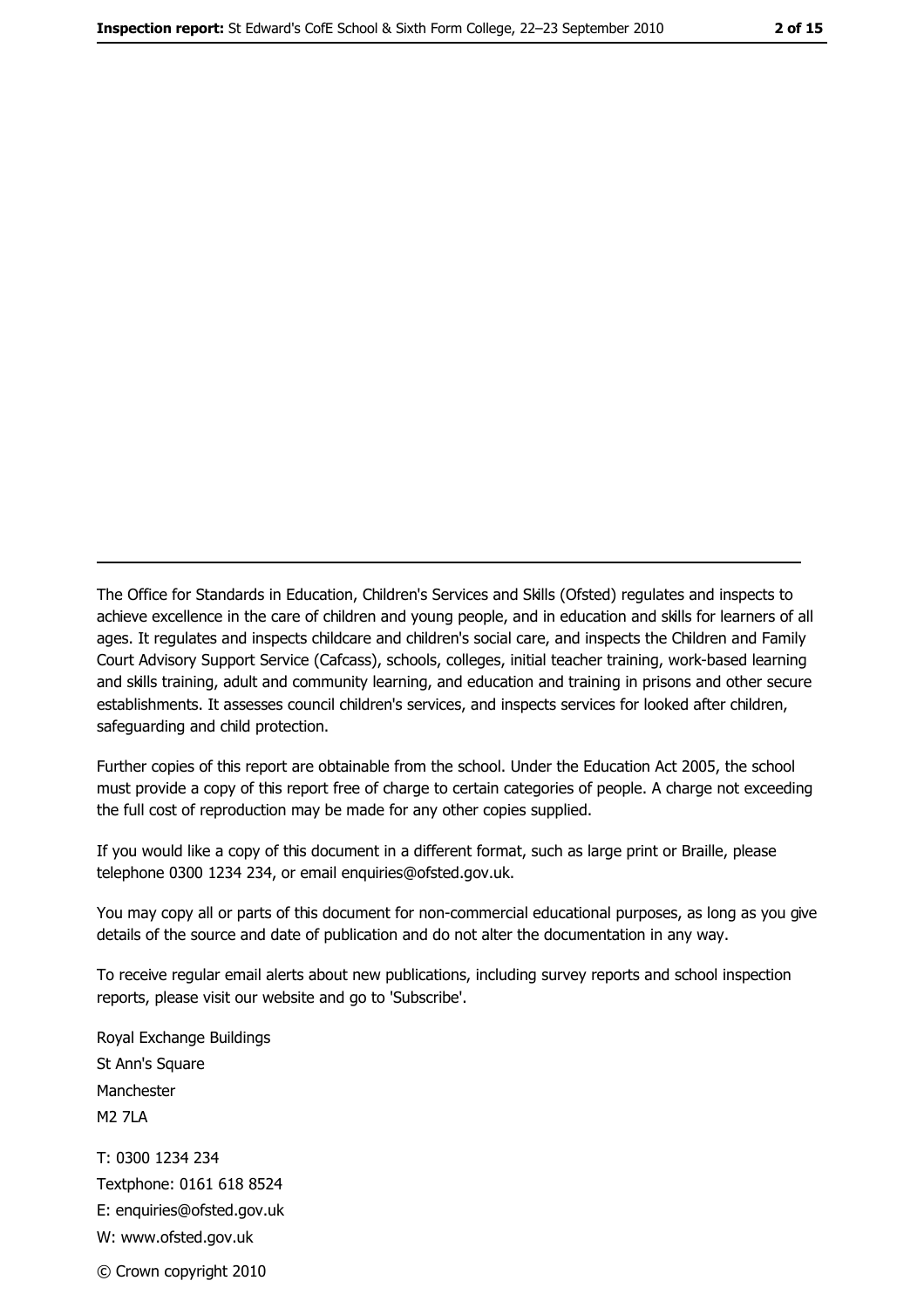# 3 of 15

# **Introduction**

This inspection was carried out by one of Her Majesty's Inspectors and four additional inspectors. The number of lessons observed was 40 which was the same as the number of teachers seen. Meetings were held with groups of students, governors, staff and the School Improvement Partner. Inspectors observed the school's work, and looked at the school's development plans, lesson observation records, governing body minutes and specialist subject plans. Inspectors scrutinised 455 parent and carers questionnaires as well as questionnaires from students

The inspection team reviewed many aspects of the school's work. It looked in detail at the following:

- The achievement of students with special educational needs and/or disabilities,  $\blacksquare$ Black Caribbean students and higher attainers, to determine whether teaching is sufficiently challenging.
- The effectiveness of subject leaders in improving standards in some poorer  $\blacksquare$ performing subjects.
- The effectiveness of support for students with special educational needs and/or  $\blacksquare$ disabilities.
- The overall effectiveness of the sixth form.  $\blacksquare$

# Information about the school

St Edward's is a larger-than-average secondary school with a sixth form. The school was awarded specialist status in languages in 2005 and in science in 2009. White British students make up a large proportion of the population, although the proportion of students from minority ethnic groups is significantly above average. Black British students from African, Caribbean and other Black backgrounds are a significant population within the school. The proportion of students known to be eligible for free school meals is below the national average. The proportion of students who start or leave the school other than at traditional times is significantly below the national average. The proportion of students with special educational needs and/or disabilities is below average as is the proportion of students who speak English as an additional language.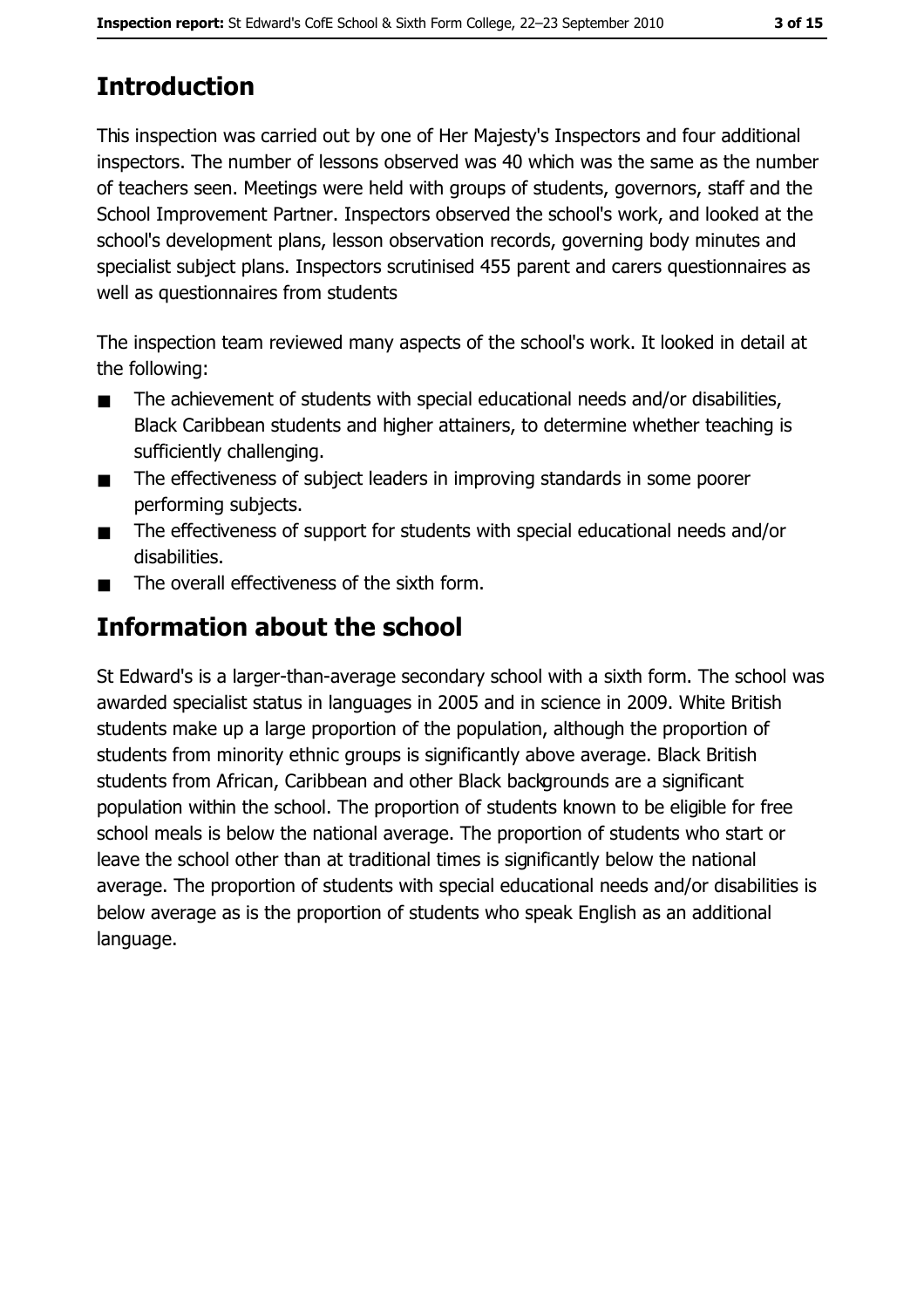# **Inspection judgements**

## Overall effectiveness: how good is the school?

#### The school's capacity for sustained improvement

## **Main findings**

Students at St Edward's know they are extremely well cared for. They say they feel very safe, and know who to turn to when they need support. The levels of care, guidance and support the school provides are excellent. The curriculum the school provides for all students, including those in the sixth form, is good and continues to develop in response to students' needs and requests. The impact of the specialist subjects in science and languages has been prolific and the options available for students include triple science and astronomy. Students can now take Mandarin as a language option. Students enter the school in Year 7 with levels of attainment which are broadly average; they make good progress in their learning to achieve above average attainment in their GCSEs at the end of Year 11. In subjects such as mathematics and English, students have performed consistently well, making very good progress in these subjects. Although there are good signs of improvement, the levels of progress the more-able students make in their learning by the end of Year 11 are not yet as good as their peers. Students with special educational needs and/or disabilities achieve as well as the large majority of students. The school achieved high levels of attainment in most subjects up until 2010, when the attainment in a small number of subjects declined significantly. The school has put in place effective actions to address this underperformance.

One student stated that 'the best thing about the school was the opportunities to learn about other cultures through language trips and meeting other students'. Students' spiritual, moral, social and cultural development is exemplary; this has been achieved by the school providing excellent opportunities for students to support others both nationally and internationally, a wide range of opportunities for them to explore their faith and that of others and through the opportunities available through the language college. The school promotes community cohesion extremely well. The school is working in partnership with 32 local schools as well as schools in Gambia, Cuba, Beijing, South Africa, France and Germany. Students have excellent opportunities to visit these schools. Overall, teaching throughout the school is good and is providing a good platform for students to achieve well. Students enjoy their learning and learn well when they are challenged to do their best. Students learn effectively in pairs and peer assessment is now being used considerably in some subjects. They respond well when teachers provide a variety of learning activities that are well paced. In the best lessons, teachers assess the pace of students' progress well and ask searching questions which enable students to evaluate their own understanding effectively. In the few lessons which were not as strong, teaching did not provide opportunities to stretch or challenge more able students. There are systems in place to assess the progress students make in their learning, although the quality and rigour of these measures varies between

| J |
|---|
| 7 |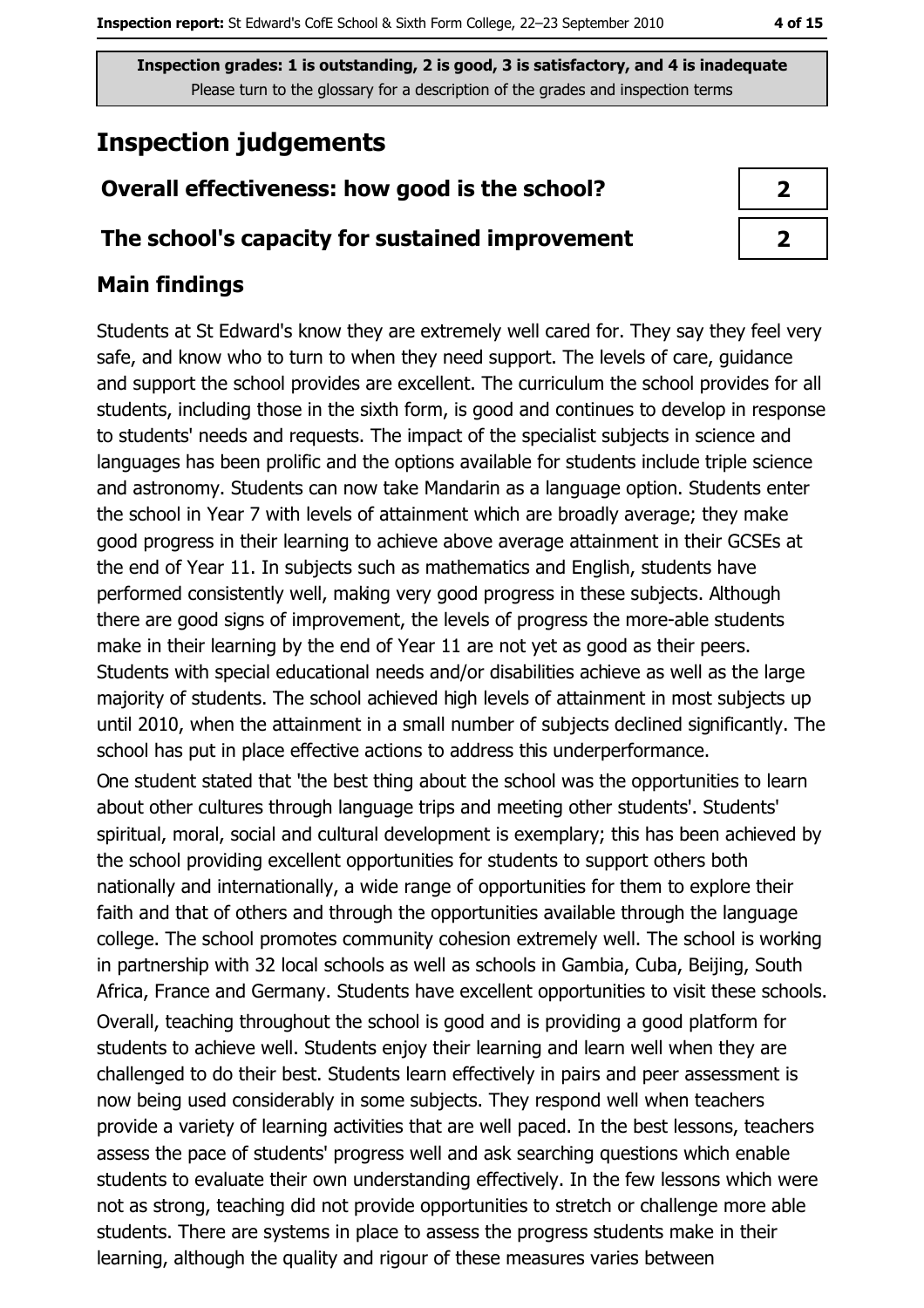departments. A few teachers do not always use students' performance data to plan lessons or support students' learning. Behaviour is good in lessons and around the school and attendance, which was an area for improvement at the last inspection, has risen significantly and is now above the national average. The school has worked very hard to reduce the level of persistent absences.

Through the dedicated and committed leadership of the headteacher the school has maintained strong levels of attainment in many subjects and improved the level of attendance and behaviour. Safeguarding procedures in the school are robust. The excellent partnerships that the school has forged have enabled leaders to provide outstanding opportunities for students especially in languages. These partnerships are also working extremely well to improve the care, guidance and support provided for more vulnerable students. Some of the senior leaders are new in post and the headteacher has put in place clear lines of accountability. These actions, in addition to an accurate self-evaluation, enable the school to demonstrate a good capacity to further improve on its performance. However, senior leaders' scrutiny and monitoring of checks made by subject managers to improve the standard of teaching throughout the school have not been rigorous in their application. There is excellent practice in some subjects, but this practice is not systematically shared throughout the school. Improving the standards of teaching especially in a few poorer performing areas has been slow. Leaders have not ensured that the data available to enable teachers to address the needs of all students in lessons are being used effectively.

## What does the school need to do to improve further?

- Ensure all teachers use performance and assessment data effectively in planning  $\blacksquare$ lessons to ensure all students achieve their full potential.
- Ensure leaders and managers at all levels of the school consistently use a wider  $\blacksquare$ range of rigorous monitoring procedures to improve the quality of teaching and assessment for students.

## **Outcomes for individuals and groups of pupils**

Students enter the school in Year 7 with levels of attainment which are broadly average. Students' attainment in some subjects has been high for the last three years. Students' performance in English and mathematics remains very strong and a high proportion of students are attaining five or more GCSEs at grades A\* to C. Students from Black Caribbean and other Black backgrounds have performed better in 2010 than in the past. The improvement in students' attainment in Food technology and textiles is excellent. Students performed extremely well in a few science subjects. Outstanding learning was observed by inspectors in some of these subjects. Students' good behaviour enables them to enjoy lessons and learn well. The use of group work gives students good opportunities to discuss their learning and that of others and to develop problem-solving skills.

#### Students are of the view that behaviour has improved in the last two years. Behaviour in

## $\overline{2}$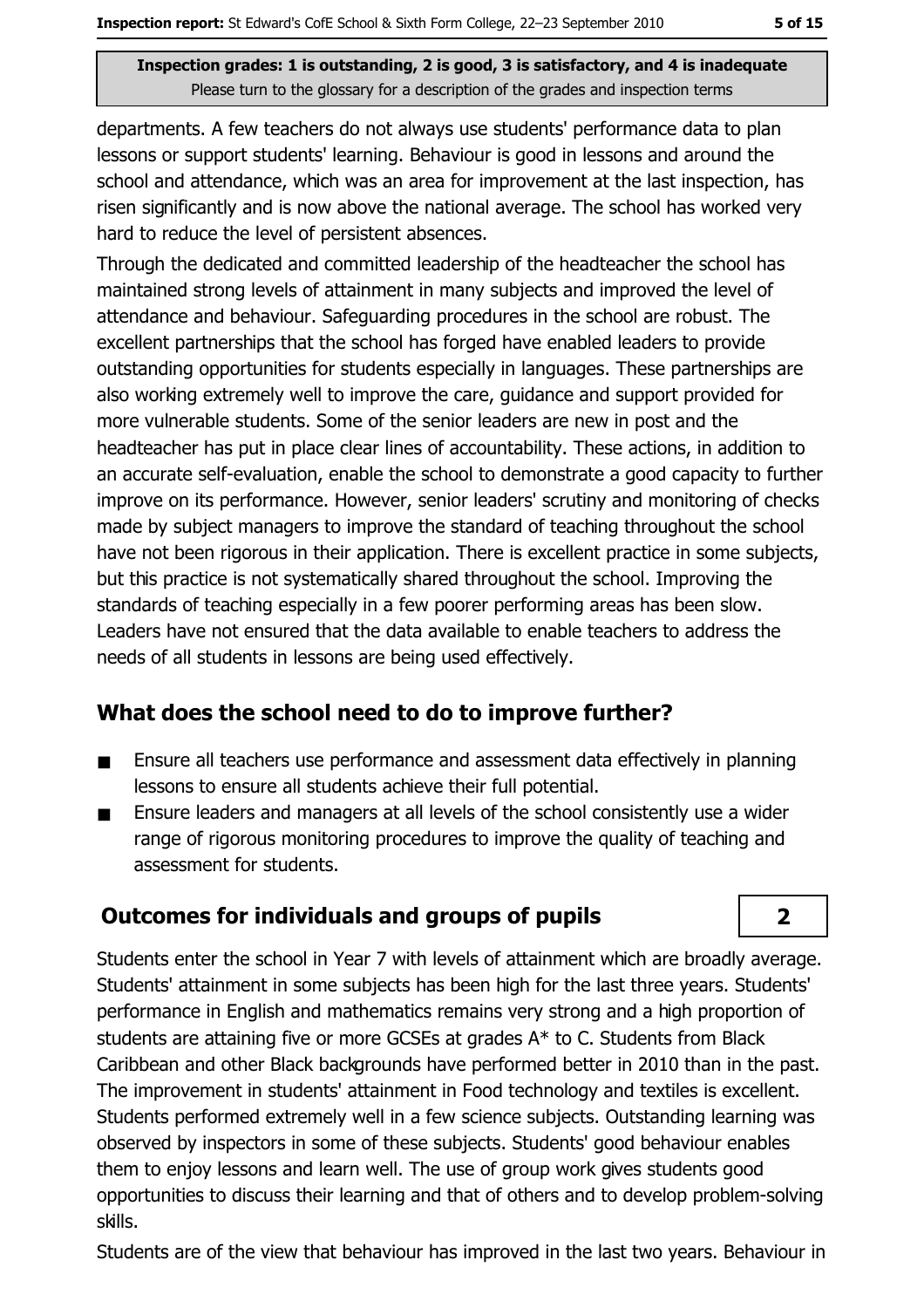lessons is consistently good. Students demonstrate a good awareness of how to maintain a healthy lifestyle and the work of sixth form mentors in supporting lower years is working very well. Students make a good contribution to the school and their local, national and international communities. However, some students feel that their voice could be given a higher profile within the school.

These are the grades for pupils' outcomes

| Pupils' achievement and the extent to which they enjoy their learning                                                     |                          |
|---------------------------------------------------------------------------------------------------------------------------|--------------------------|
| Taking into account:<br>Pupils' attainment <sup>1</sup>                                                                   | $\overline{2}$           |
| The quality of pupils' learning and their progress                                                                        | $\mathcal{P}$            |
| The quality of learning for pupils with special educational needs and/or<br>disabilities and their progress               | $\overline{\phantom{a}}$ |
| The extent to which pupils feel safe                                                                                      | 1                        |
| <b>Pupils' behaviour</b>                                                                                                  | 2                        |
| The extent to which pupils adopt healthy lifestyles                                                                       | $\mathbf{z}$             |
| The extent to which pupils contribute to the school and wider community                                                   |                          |
| The extent to which pupils develop workplace and other skills that will<br>contribute to their future economic well-being | $\mathbf{2}$             |
| Taking into account:<br>Pupils' attendance <sup>1</sup>                                                                   |                          |
| The extent of pupils' spiritual, moral, social and cultural development                                                   |                          |

## How effective is the provision?

Teaching enables students to learn well. Inspectors did observe some outstanding teaching. In the best lessons, the good variety of learning materials and the excellent pace of the lessons enabled students to work well independently. In a few lessons observed, teachers dominated the lesson inhibiting students from working on their own. On these occasions students' levels of progress slowed.

The well-organised curriculum is beginning to be more imaginative and there is now some effective work across different subjects. In Year 7 the school has adopted a 'learning to learn' curriculum to enable students to develop key study skills; it is too early to assess the full impact of this initiative on students' learning. Students appreciate

The grades for attainment and attendance are: 1 is high; 2 is above average; 3 is broadly average; and 4 is low.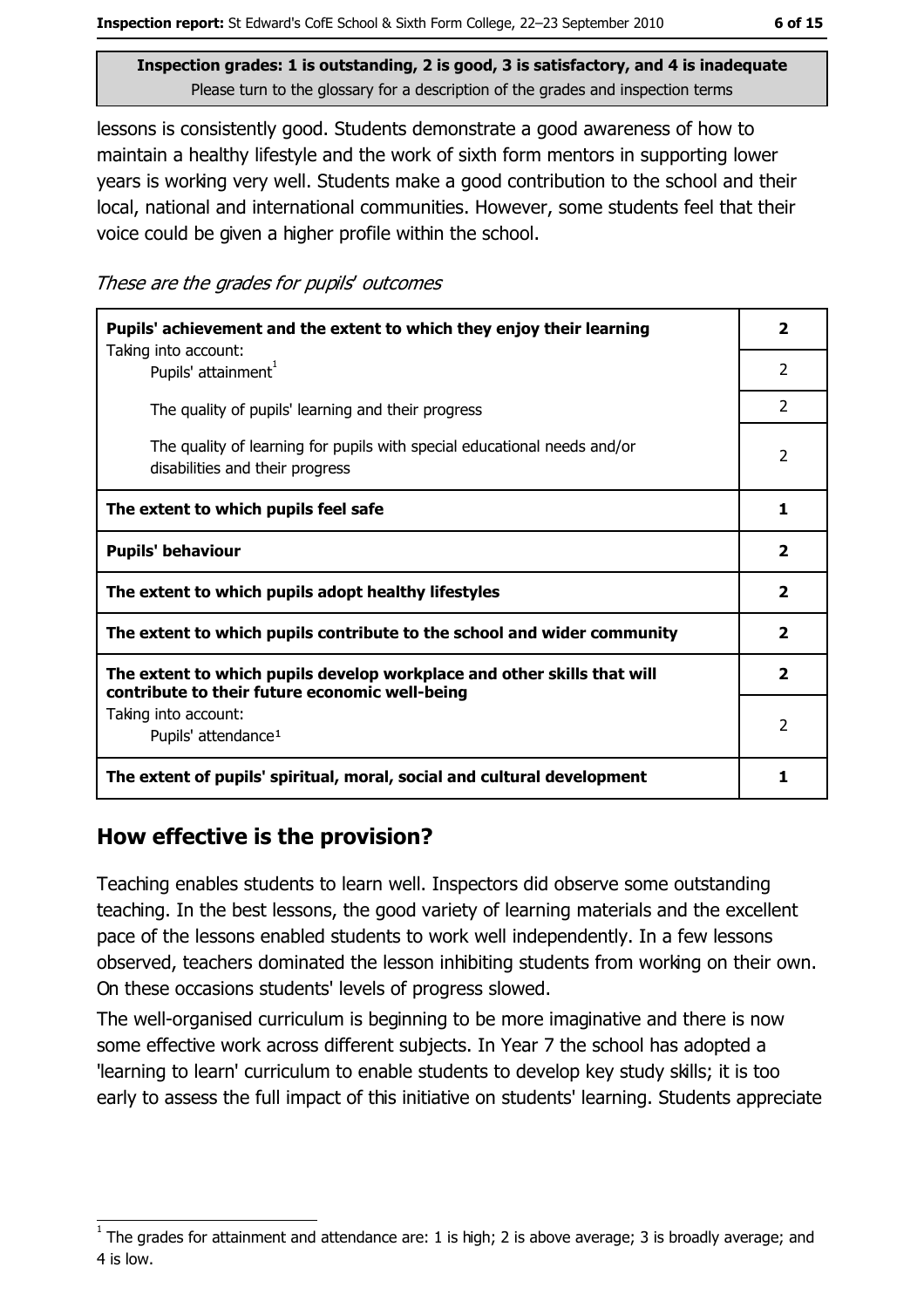and enjoy the wide range of extra-curricular opportunities available to them which include: residential trips, visiting speakers, external visits and various clubs. There are plans for some Year 12 students to go to Gambia where they will meet Christian and Muslim students from a partner school.

Both in the main school and the sixth form parents are regularly kept informed about how well their child is doing. The school has worked very hard to ensure that students behave well. The care for more vulnerable students is extremely effective. The effective multi-agency partnership work enables the school to respond rapidly to concerns regarding students.

#### These are the grades for the quality of provision

| The quality of teaching                                                                                    |  |
|------------------------------------------------------------------------------------------------------------|--|
| Taking into account:<br>The use of assessment to support learning                                          |  |
|                                                                                                            |  |
| The extent to which the curriculum meets pupils' needs, including, where<br>relevant, through partnerships |  |
| The effectiveness of care, guidance and support                                                            |  |

#### How effective are leadership and management?

Senior leaders' drive on improving behaviour and focusing on raising the levels of student attendance has been successful. The headteacher has galvanised staff to care for and support students extremely effectively. The highly effective community partnerships, including the work with partners from other faith organisations, are testament to the school's excellent promotion of community cohesion. The school's promotion of equal opportunities has enabled it to provide a secure environment in school where students feel that bullying is rare and all forms of discrimination are tackled effectively by staff. The school knows there is more work to be done to remove the barriers to learning for more-able students; this work has begun but the full impact of actions taken is yet to be realised. The school continues to develop ways in which the views of parents can be used to inform the school's directions. Parents have been actively consulted in respect of changes to the school day and in the redesigning of the school's curriculum. The procedures for safeguarding are robust. The new Chair of the Governing Body has settled into his role well. He and the Vice Chair are aware of how the governing body can provide further challenge and support to the school.

These are the grades for leadership and management

| The effectiveness of leadership and management in embedding ambition and<br>driving improvement |  |
|-------------------------------------------------------------------------------------------------|--|
| Taking into account:<br>The leadership and management of teaching and learning                  |  |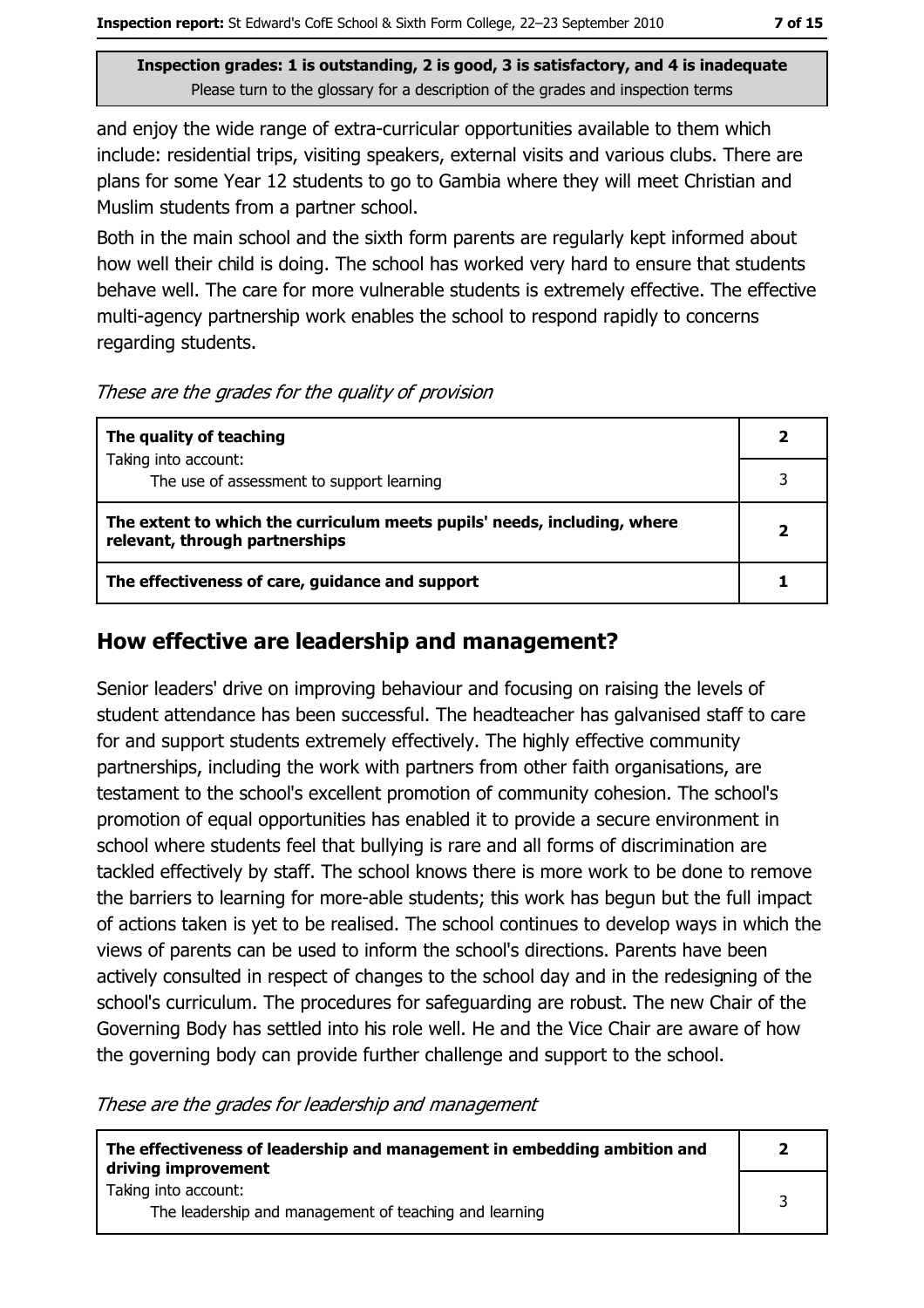| Inspection grades: 1 is outstanding, 2 is good, 3 is satisfactory, and 4 is inadequate |
|----------------------------------------------------------------------------------------|
| Please turn to the glossary for a description of the grades and inspection terms       |

| The effectiveness of the governing body in challenging and supporting the<br>school so that weaknesses are tackled decisively and statutory responsibilities<br>met | $\overline{2}$          |
|---------------------------------------------------------------------------------------------------------------------------------------------------------------------|-------------------------|
| The effectiveness of the school's engagement with parents and carers                                                                                                | $\overline{\mathbf{2}}$ |
| The effectiveness of partnerships in promoting learning and well-being                                                                                              |                         |
| The effectiveness with which the school promotes equality of opportunity and<br>tackles discrimination                                                              | 2                       |
| The effectiveness of safeguarding procedures                                                                                                                        | 2                       |
| The effectiveness with which the school promotes community cohesion                                                                                                 |                         |
| The effectiveness with which the school deploys resources to achieve<br>value for money                                                                             | 2                       |

## **Sixth form**

Many of the more-able students do not elect to go into St Edward's sixth form. The attainment of students on entry to the sixth form is broadly average. In 2010 and in the current year, students are making good progress in their learning to achieve standards that are now above average.

Much teaching in the sixth form is good. The highly effective lessons are characterised by teachers effectively using questioning to assess students' understanding of the subject. Teachers give good oral feedback to check how well students had learnt and inspectors saw evidence of good marking of examination-related questions. In these good lessons, teachers have high expectations of how much students could achieve. There is a wide range of A and AS levels available to meet the needs of students. The sixth form is inclusive in taking students from the borough and beyond. The head of the sixth form continues to review the curriculum offer which has resulted in the introduction of new vocational qualifications. Students are set challenging targets which are closely monitored by teachers. There is a developing sixth form council to enable students to contribute to the work of the school.

The head of the sixth form has focused well on improving students' outcomes. There is improved rigour in the monitoring of students' target grades and how well they are achieving. Not only are outcomes improving, the gaps between subjects and groups are being narrowed.

| Overall effectiveness of the sixth form                         |  |
|-----------------------------------------------------------------|--|
| Taking into account:<br>Outcomes for students in the sixth form |  |
| The quality of provision in the sixth form                      |  |
| Leadership and management of the sixth form                     |  |

These are the grades for the sixth form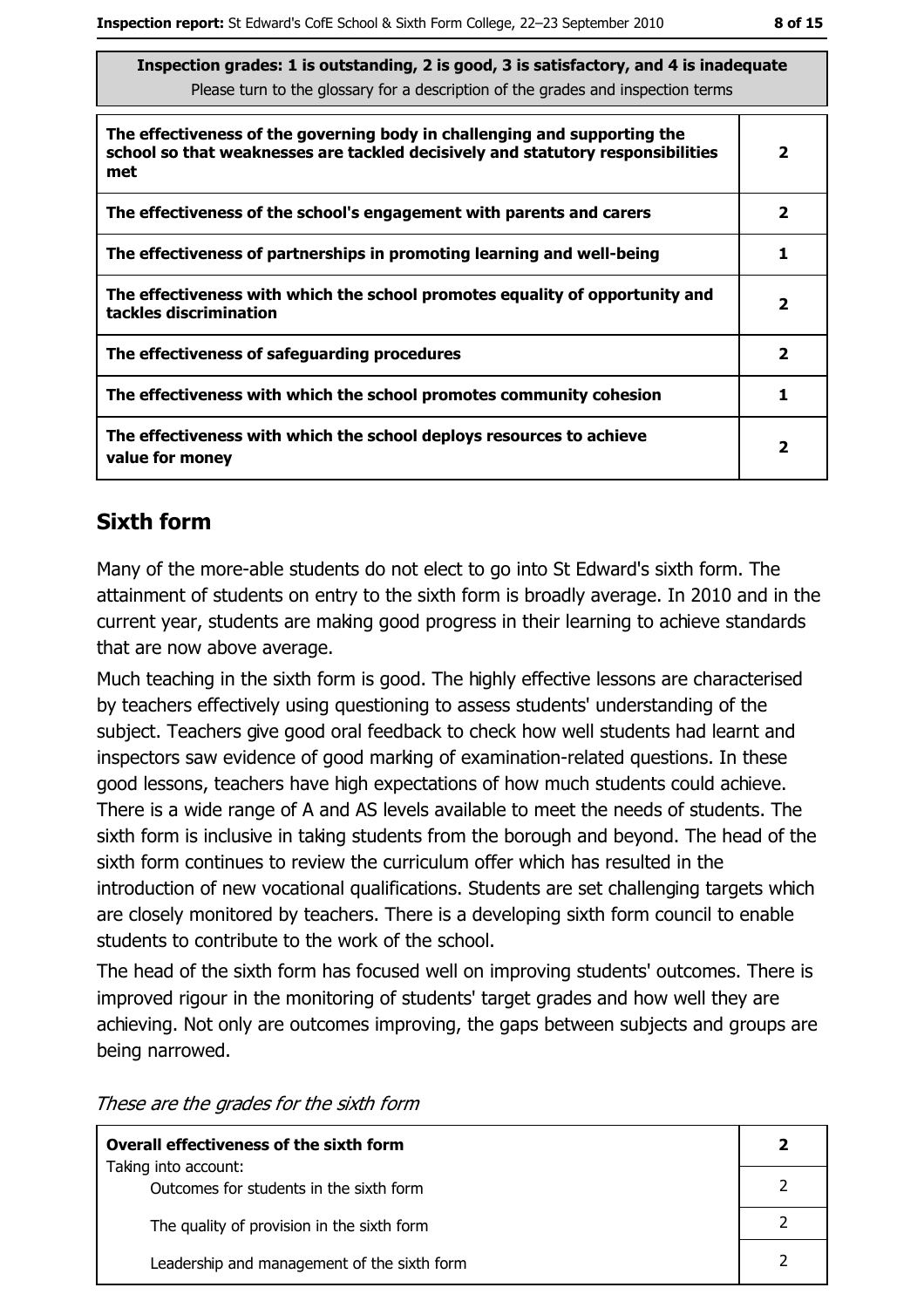#### **Views of parents and carers**

Parents and carers were strongly of the view that the school keeps their child safe and that their child enjoys school. A few parents did not feel that the school helped them to support their child's learning, or to develop a healthy lifestyle. A few parents felt that the school did not deal effectively with unacceptable behaviour or took their views into account. Inspectors found no evidence to support these views.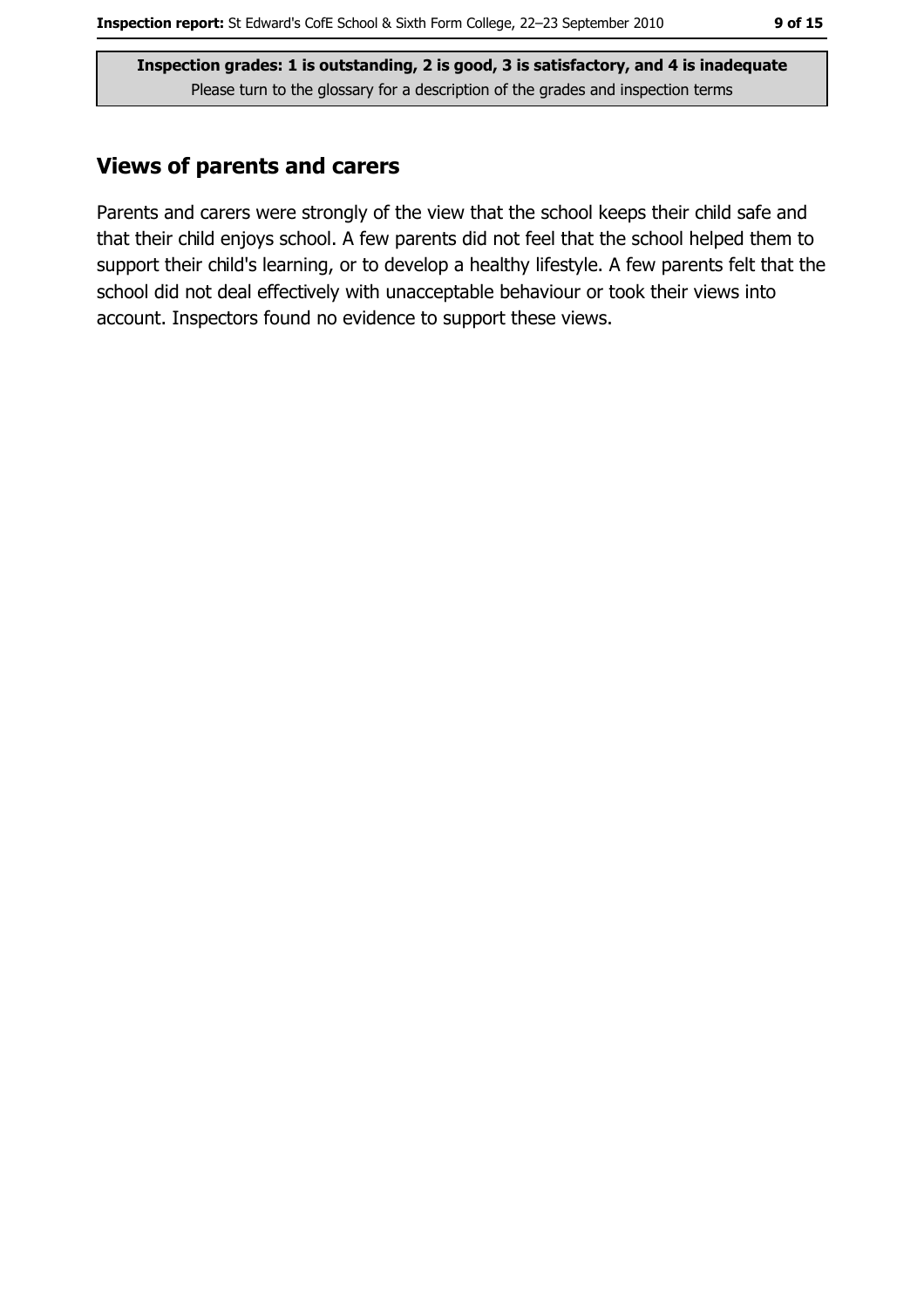#### Responses from parents and carers to Ofsted's questionnaire

Ofsted invited all the registered parents and carers of pupils registered at St Edward's Church of England School and Sixth Form College to complete a questionnaire about their views of the school.

In the questionnaire, parents and carers were asked to record how strongly they agreed with 13 statements about the school.

The inspection team received 455 completed questionnaires by the end of the on-site inspection. In total, there are 1281 pupils registered at the school.

| <b>Statements</b>                                                                                                                                                                                                                                       | <b>Strongly</b><br><b>Agree</b> |               | <b>Agree</b> | <b>Strongly</b><br><b>Disagree</b><br>disagree |              |                |                |                |
|---------------------------------------------------------------------------------------------------------------------------------------------------------------------------------------------------------------------------------------------------------|---------------------------------|---------------|--------------|------------------------------------------------|--------------|----------------|----------------|----------------|
|                                                                                                                                                                                                                                                         | <b>Total</b>                    | $\frac{1}{2}$ | <b>Total</b> | $\frac{1}{2}$                                  | <b>Total</b> | $\frac{1}{2}$  | <b>Total</b>   | $\frac{1}{2}$  |
| My child enjoys school                                                                                                                                                                                                                                  | 196                             | 43            | 237          | 52                                             | 20           | 4              | $\mathbf{1}$   | $\mathbf 0$    |
| The school keeps my child<br>safe                                                                                                                                                                                                                       | 173                             | 38            | 263          | 58                                             | 12           | 3              | 0              | $\mathbf 0$    |
| The school informs me<br>about my child's progress                                                                                                                                                                                                      | 137                             | 30            | 260          | 57                                             | 31           | 7              | 3              | $\mathbf{1}$   |
| My child is making enough<br>progress at this school                                                                                                                                                                                                    | 133                             | 29            | 275          | 60                                             | 27           | 6              | $\overline{2}$ | 0              |
| The teaching is good at this<br>school                                                                                                                                                                                                                  | 126                             | 28            | 285          | 63                                             | 25           | 5              | $\mathbf{1}$   | 0              |
| The school helps me to<br>support my child's learning                                                                                                                                                                                                   | 97                              | 21            | 275          | 60                                             | 50           | 11             | 5              | $\mathbf{1}$   |
| The school helps my child to<br>have a healthy lifestyle                                                                                                                                                                                                | 86                              | 19            | 282          | 62                                             | 62           | 14             | 3              | $\mathbf{1}$   |
| The school makes sure that<br>my child is well prepared for<br>the future (for example<br>changing year group,<br>changing school, and for<br>children who are finishing<br>school, entering further or<br>higher education, or<br>entering employment) | 130                             | 29            | 248          | 55                                             | 31           | 7              | 3              | $\mathbf{1}$   |
| The school meets my child's<br>particular needs                                                                                                                                                                                                         | 129                             | 28            | 276          | 61                                             | 28           | 6              | $\mathbf{1}$   | 0              |
| The school deals effectively<br>with unacceptable behaviour                                                                                                                                                                                             | 122                             | 27            | 258          | 57                                             | 40           | 9              | 17             | 4              |
| The school takes account of<br>my suggestions and<br>concerns                                                                                                                                                                                           | 80                              | 18            | 273          | 60                                             | 42           | 9              | 7              | $\overline{2}$ |
| The school is led and<br>managed effectively                                                                                                                                                                                                            | 136                             | 30            | 269          | 59                                             | 23           | 5              | $\overline{4}$ | $\mathbf{1}$   |
| Overall, I am happy with my<br>child's experience at this<br>school                                                                                                                                                                                     | 192                             | 42            | 234          | 51                                             | 16           | $\overline{4}$ | 5              | $\mathbf{1}$   |

The table above summarises the responses that parents and carers made to each statement. The percentages indicate the proportion of parents and carers giving that response out of the total number of completed questionnaires. Where one or more parents and carers chose not to answer a particular question, the percentages will not add up to 100%.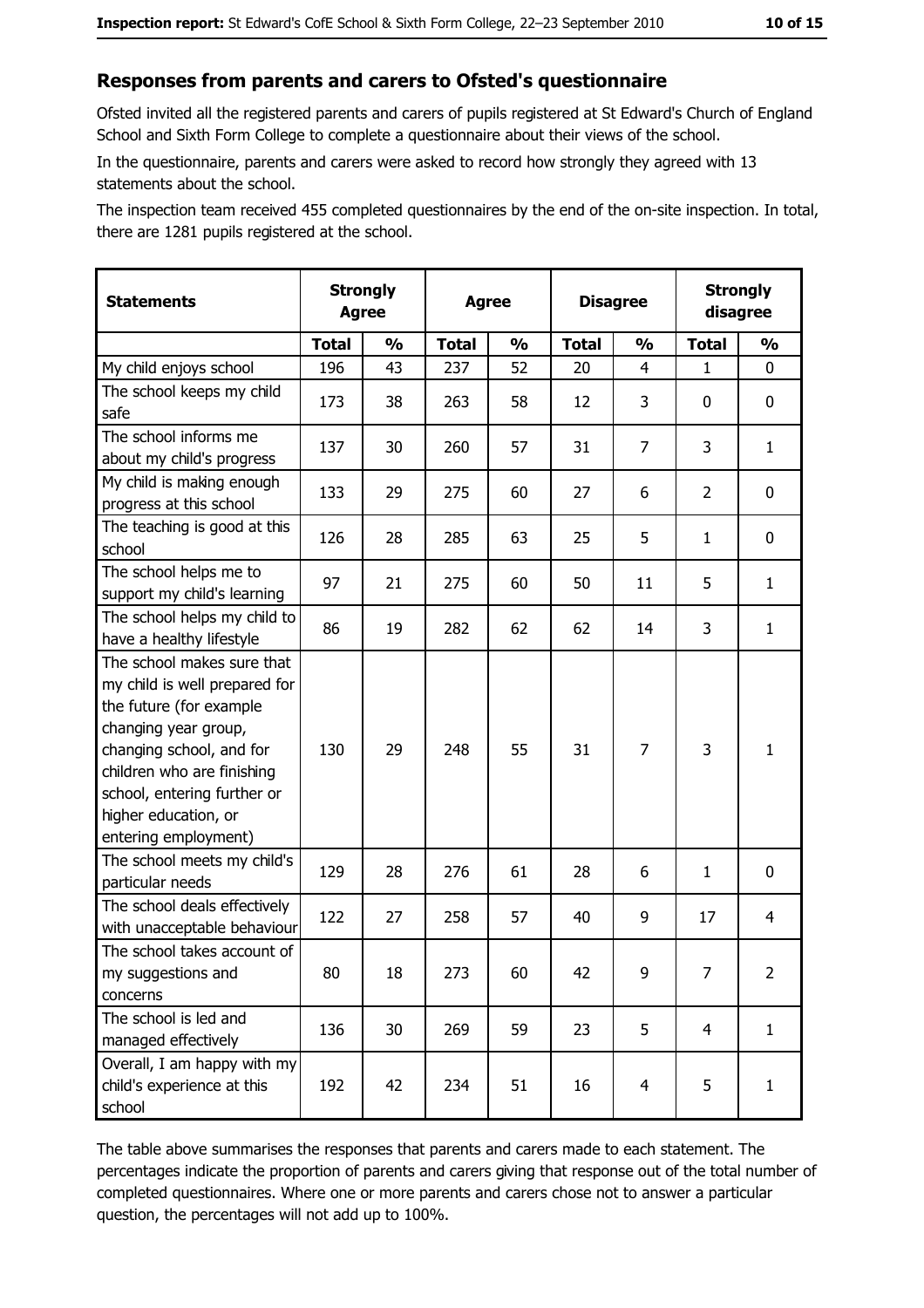# Glossary

| Grade   | <b>Judgement</b> | <b>Description</b>                                                                                                                                                                                                               |  |
|---------|------------------|----------------------------------------------------------------------------------------------------------------------------------------------------------------------------------------------------------------------------------|--|
| Grade 1 | Outstanding      | These features are highly effective. An oustanding<br>school provides exceptionally well for its pupils' needs.                                                                                                                  |  |
| Grade 2 | Good             | These are very positive features of a school. A school<br>that is good is serving its pupils well.                                                                                                                               |  |
| Grade 3 | Satisfactory     | These features are of reasonable quality. A satisfactory<br>school is providing adequately for its pupils.                                                                                                                       |  |
| Grade 4 | Inadequate       | These features are not of an acceptable standard. An<br>inadequate school needs to make significant<br>improvement in order to meet the needs of its pupils.<br>Ofsted inspectors will make further visits until it<br>improves. |  |

## What inspection judgements mean

#### **Overall effectiveness of schools**

|                       | Overall effectiveness judgement (percentage of<br>schools) |      |                     |                   |  |
|-----------------------|------------------------------------------------------------|------|---------------------|-------------------|--|
| <b>Type of school</b> | <b>Outstanding</b>                                         | Good | <b>Satisfactory</b> | <b>Inadequate</b> |  |
| Nursery schools       | 58                                                         | 36   | 4                   | $\overline{2}$    |  |
| Primary schools       | 8                                                          | 43   | 40                  | 9                 |  |
| Secondary schools     | 10                                                         | 35   | 42                  | 13                |  |
| Sixth forms           | 13                                                         | 39   | 45                  | 3                 |  |
| Special schools       | 33                                                         | 42   | 20                  | 4                 |  |
| Pupil referral units  | 18                                                         | 40   | 29                  | 12                |  |
| All schools           | 11                                                         | 42   | 38                  | 9                 |  |

New school inspection arrangements were introduced on 1 September 2009. This means that inspectors now make some additional judgements that were not made previously.

The data in the table above are for the period 1 September 2009 to 31 March 2010 and are the most recently published data available (see www.ofsted.gov.uk). Please note that the sample of schools inspected during the autumn and spring terms 2009/10 was not representative of all schools nationally, as weaker schools are inspected more frequently than good or outstanding schools.

Percentages are rounded and do not always add exactly to 100. Secondary school figures include those that have sixth forms, and sixth form figures include only the data specifically for sixth form inspection judgements.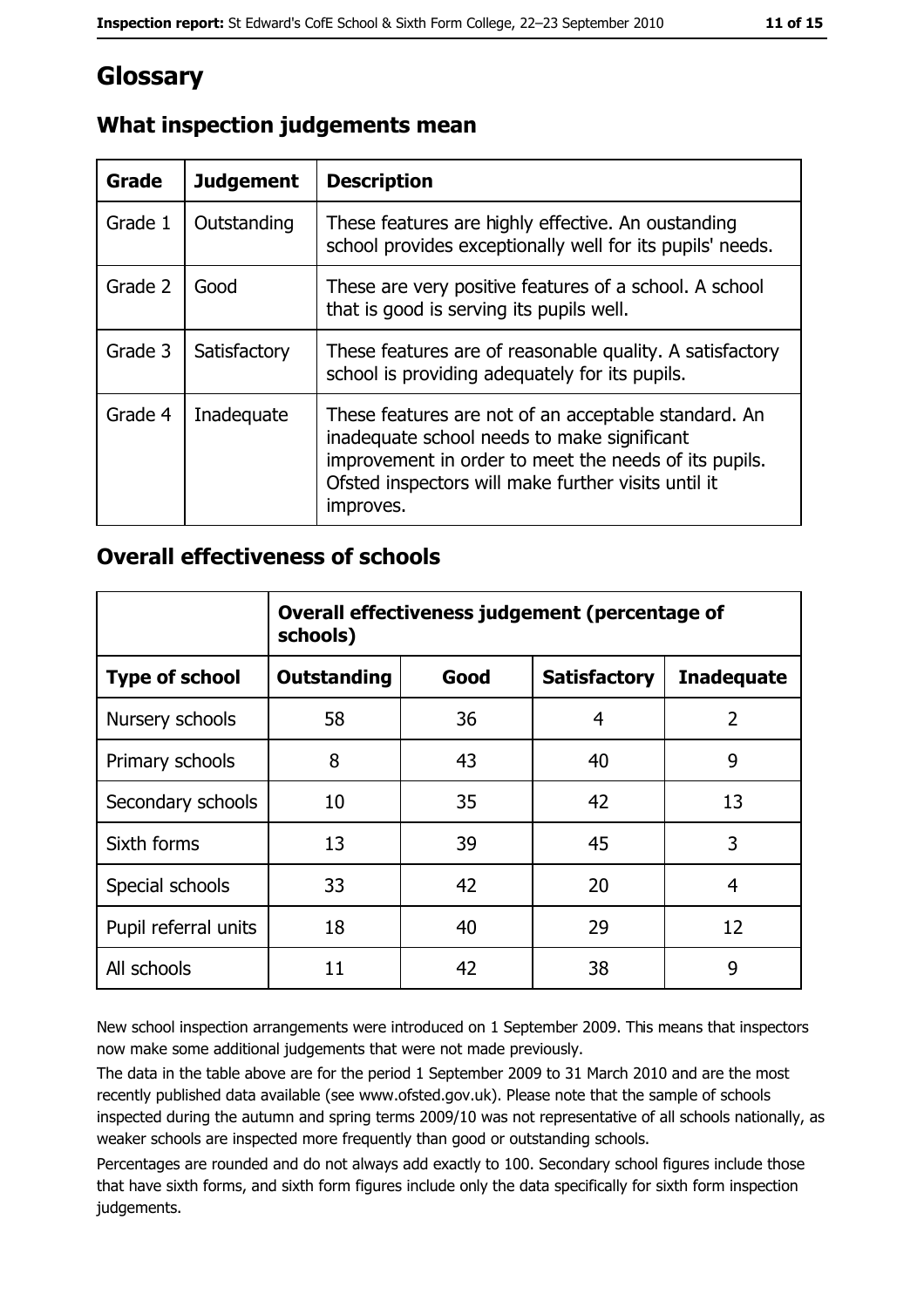# **Common terminology used by inspectors**

| Achievement:                  | the progress and success of a pupil in<br>their learning, development or training.                                                                                                                                                                                                                           |
|-------------------------------|--------------------------------------------------------------------------------------------------------------------------------------------------------------------------------------------------------------------------------------------------------------------------------------------------------------|
| Attainment:                   | the standard of the pupils' work shown by<br>test and examination results and in<br>lessons.                                                                                                                                                                                                                 |
| Capacity to improve:          | the proven ability of the school to<br>continue improving. Inspectors base this<br>judgement on what the school has<br>accomplished so far and on the quality of<br>its systems to maintain improvement.                                                                                                     |
| Leadership and management:    | the contribution of all the staff with<br>responsibilities, not just the headteacher,<br>to identifying priorities, directing and<br>motivating staff and running the school.                                                                                                                                |
| Learning:                     | how well pupils acquire knowledge,<br>develop their understanding, learn and<br>practise skills and are developing their<br>competence as learners.                                                                                                                                                          |
| <b>Overall effectiveness:</b> | inspectors form a judgement on a school's<br>overall effectiveness based on the findings<br>from their inspection of the school. The<br>following judgements, in particular,<br>influence what the overall effectiveness<br>judgement will be.                                                               |
|                               | The school's capacity for sustained<br>improvement.<br>Outcomes for individuals and groups<br>of pupils.<br>The quality of teaching.<br>The extent to which the curriculum<br>meets pupil's needs, including where<br>relevant, through partnerships.<br>The effectiveness of care, guidance<br>and support. |
| Progress:                     | the rate at which pupils are learning in<br>lessons and over longer periods of time. It<br>is often measured by comparing the<br>pupils' attainment at the end of a key<br>stage with their attainment when they<br>started.                                                                                 |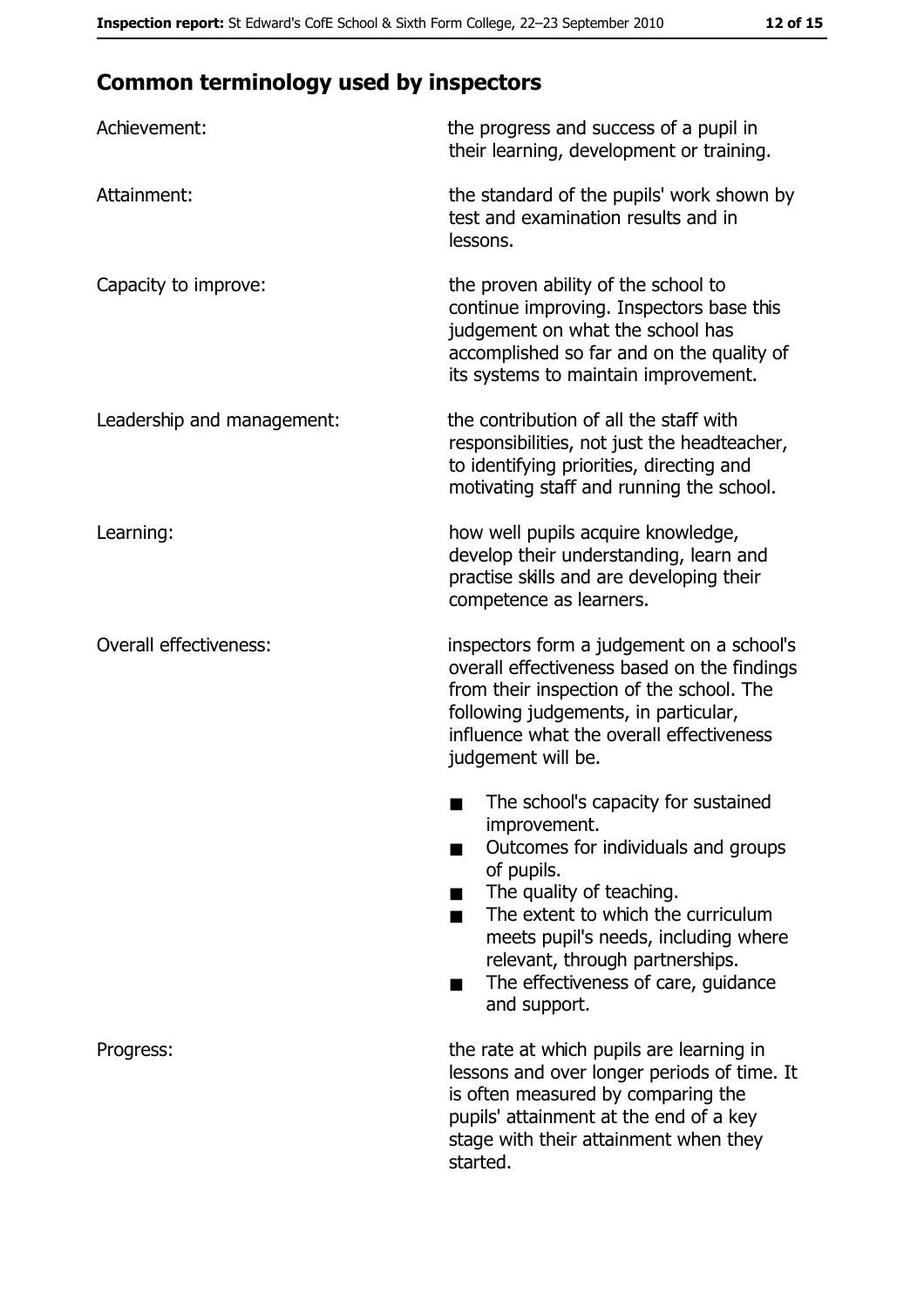This letter is provided for the school, parents and carers to share with their children. It describes Ofsted's main findings from the inspection of their school.



#### 24 September 2010

**Dear Students** 

Inspection of St Edward's Church of England School and Sixth Form College, Romford, RM7 9NX

Thank you for welcoming us to your school. We enjoved talking to some of you and hearing your views. We now know that you enjoy attending school and that you work hard. We also know you feel extremely safe while at school. The inspection team was particularly impressed with the confident and articulate responses to our questions.

We judged your school to be good in most respects. You make good progress to achieve above average standards in your GCSEs. The sixth form standards are improving well. You make effective progress for many reasons: teaching is good and the curriculum is effective in meeting your needs. The school provides outstanding care, guidance and support for you to achieve well especially for the most vulnerable students.

While at school, you have good opportunities to develop as individuals as well as developing relationships with your peers and teachers. You are motivated to learn and contribute well to your lessons. Your attendance is above average. The school provides you with effective support and advice. The school also prepares you well for your future lives. You demonstrate excellent social, moral, spiritual and cultural development through the excellent opportunities the school provides which include language trips and speakers from other faiths.

Your caring headteacher leads and manages the school well. Your managers and teachers have ensured that your behaviour and attendance have improved. Managers have plans of how they want to improve the work of the school to make it even better. The inspection team did recognise that there were two points that the school needs to address. Therefore, we have asked the school to:

- ensure teachers use assessment data effectively to ensure you all achieve your full  $\blacksquare$ potential
- make sure leaders and managers at all levels consistently use a wider range of  $\blacksquare$ rigorous monitoring procedures to improve the quality of teaching and how your performance is assessed.

We hope that you enjoy the rest of your time in school. You can help leaders and managers by working hard, behaving well and attending regularly.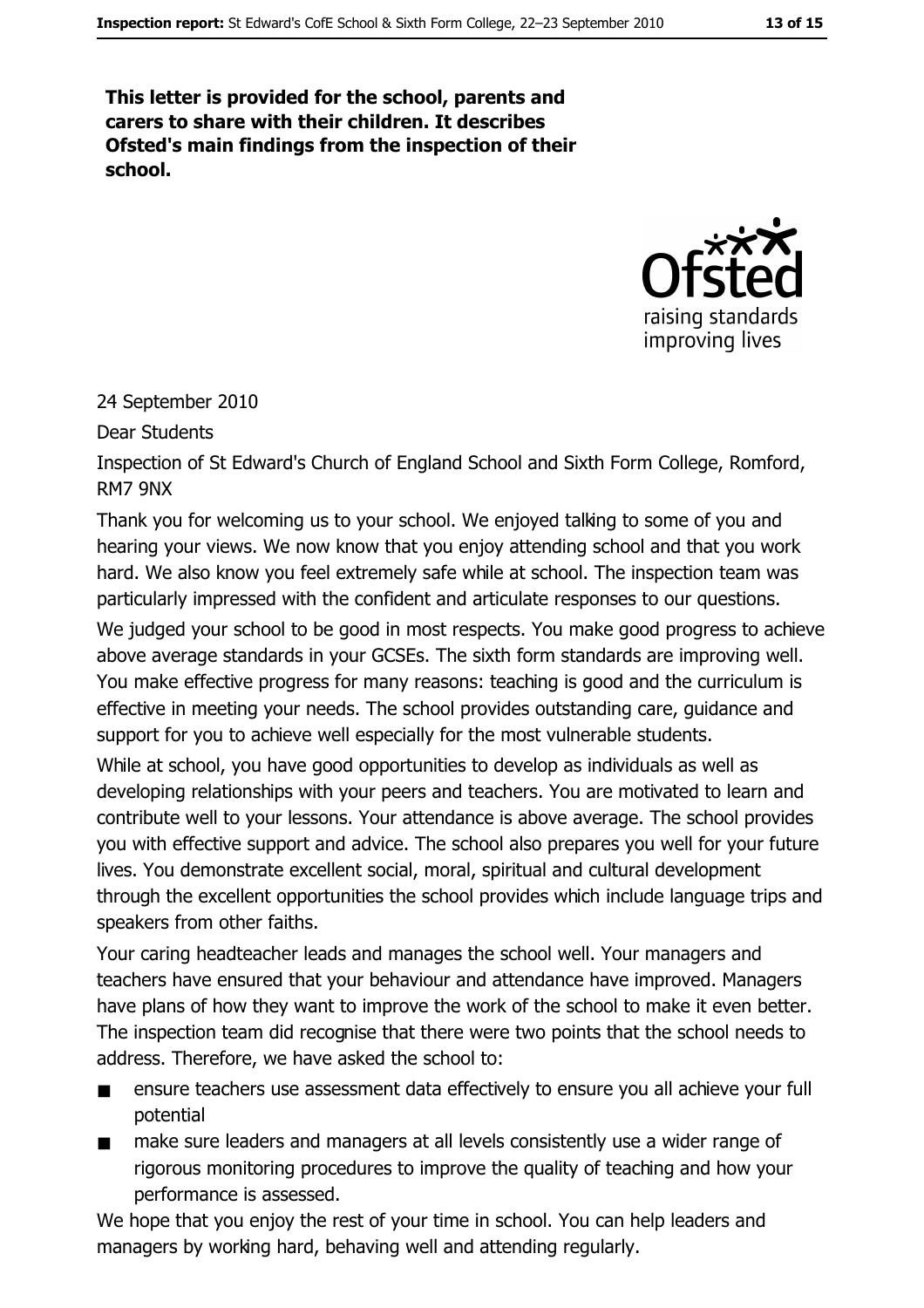Yours sincerely Samantha Morgan-Price Her Majesty's Inspector